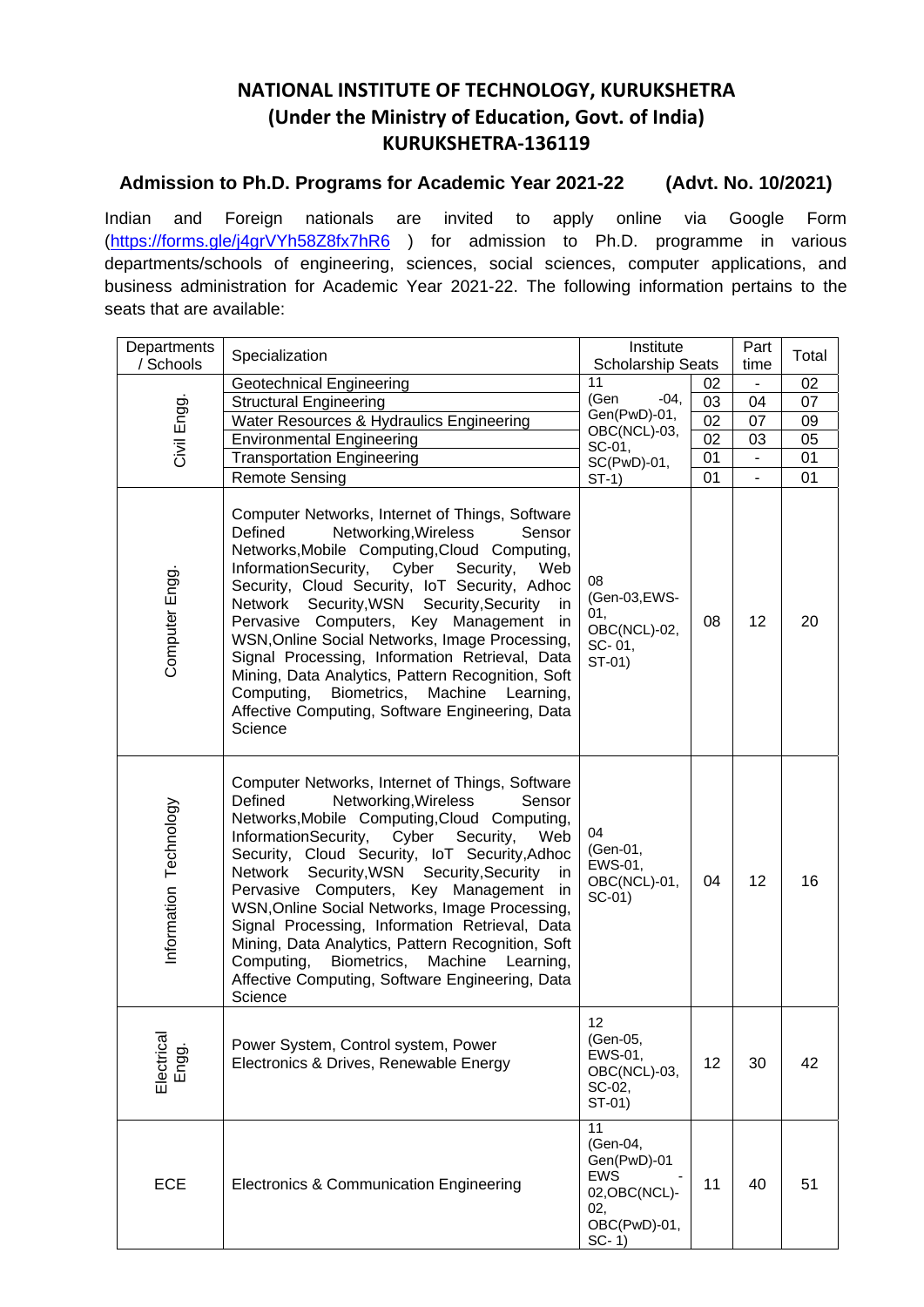| Mechanical<br>Engg.                 | Production & Industrial Engineering                                                                                                                                                                                                                                                                                                                                                                                                                                                                                                                                                                                                                                                                                                                                                                                                                                    | 11                                                                                                                           | 03       | 06  | 09   |
|-------------------------------------|------------------------------------------------------------------------------------------------------------------------------------------------------------------------------------------------------------------------------------------------------------------------------------------------------------------------------------------------------------------------------------------------------------------------------------------------------------------------------------------------------------------------------------------------------------------------------------------------------------------------------------------------------------------------------------------------------------------------------------------------------------------------------------------------------------------------------------------------------------------------|------------------------------------------------------------------------------------------------------------------------------|----------|-----|------|
|                                     | <b>Thermal Engineering</b>                                                                                                                                                                                                                                                                                                                                                                                                                                                                                                                                                                                                                                                                                                                                                                                                                                             | (Gen-05,<br><b>EWS</b><br>$-01,$                                                                                             | 04       | 08  | 12   |
|                                     | Machine Design                                                                                                                                                                                                                                                                                                                                                                                                                                                                                                                                                                                                                                                                                                                                                                                                                                                         | OBC(NCL)-03,<br>SC-01, ST-01)                                                                                                | 04       | 08  | 12   |
| Production &<br>Industrial<br>Engg. | 04<br>(Gen-02,<br>Production & Industrial Engineering<br>OBC(NCL)-01,<br>$SC - 01$                                                                                                                                                                                                                                                                                                                                                                                                                                                                                                                                                                                                                                                                                                                                                                                     |                                                                                                                              | 04       | 10  | 14   |
| Physics                             | 03<br>(Gen-01,<br>Experimental Physics, Physics, Material Science<br>EWS-01,<br>OBC(NCL)-01)                                                                                                                                                                                                                                                                                                                                                                                                                                                                                                                                                                                                                                                                                                                                                                           |                                                                                                                              | 03       | 10  | 13   |
| Chemistry                           | Inorganic / Organic / Physical<br>/ Material /<br>Analytical / Computational Chemistry                                                                                                                                                                                                                                                                                                                                                                                                                                                                                                                                                                                                                                                                                                                                                                                 | 03<br>(Gen-01,<br>OBC(NCL)-01,<br>$SC-01$                                                                                    | 03       | 15  | 18   |
| Math                                | <b>Mathematics</b>                                                                                                                                                                                                                                                                                                                                                                                                                                                                                                                                                                                                                                                                                                                                                                                                                                                     | 03(Gen-01,<br>OBC(NCL)-01,<br>SC-01)                                                                                         | 03       | 10  | 13   |
| Hum. & S.S.                         | Economics                                                                                                                                                                                                                                                                                                                                                                                                                                                                                                                                                                                                                                                                                                                                                                                                                                                              | 01<br>OBC(NCL)-01)                                                                                                           | 01       | 02  | 03   |
| <b>SREE</b>                         | Solar Energy, IC Engines, Biofuel, distributed<br>Generation, operational aspects of Renewable<br>energy sources, micro grids stability, optimization<br>in renewable integrated system, smart materials<br>design and application performance issues in<br>Micro Grid/smart Grid, Marine Renewable energy<br>systems instrumentation and control applications<br>in renewable energy systems, power electronics<br>and renewable energy sources power system<br>distribution network energy management, electric<br>vehicle charging, application of soft computing<br>techniques to power system, operation and<br>control with renewable energy integration, control<br>issues in hybrid renewable energy systems,<br>CFD, Heat Transfer, CFD Modeling studios of<br>renewable energy devices, CFD modeling of<br>PCM-based enhanced latent heat storage<br>systems | 01<br>Gen-01                                                                                                                 | 01       | 14  | 15   |
| <b>VLSI</b>                         | Embedded System Design, Low Power VLSI<br>Design, Micro Electronics & VLSI, VLSI Devices,<br>Nano Electronics, IoT, Mixed signal VLSI, Nano<br>VLSI Design,<br>Semiconductor<br>Technology,<br>Devices, Analog Devices                                                                                                                                                                                                                                                                                                                                                                                                                                                                                                                                                                                                                                                 | 02<br>(OBC(NCL)-<br>01, ST-01)                                                                                               | 02       | 20  | 22   |
| <b>MCA</b>                          | Cyber Physical Systems,<br>Big Data, Artificial<br>Intelligence,<br>Knowledge<br>Machine<br>Engg.,<br>Learning, Any other specialization                                                                                                                                                                                                                                                                                                                                                                                                                                                                                                                                                                                                                                                                                                                               | (Gen-01,<br>03<br>EWS-01,<br>OBC(NCL)-01                                                                                     | 03       | 04  | 07   |
| <b>MBA</b>                          | <b>Marketing Management</b><br><b>Financial Management</b>                                                                                                                                                                                                                                                                                                                                                                                                                                                                                                                                                                                                                                                                                                                                                                                                             | 03 (Gen-01,<br>SC-01, ST-01)                                                                                                 | 02<br>01 |     | 03   |
|                                     | <b>Total</b>                                                                                                                                                                                                                                                                                                                                                                                                                                                                                                                                                                                                                                                                                                                                                                                                                                                           | 80<br>Gen-30,<br>Gen(PwD)-02,<br><b>EWS</b><br>$-08,$<br>OBC(NCL)-21,<br>OBC(PwD)-01,<br>SC-<br>11,<br>SC(PwD)-01,<br>ST-06) | 80       | 215 | 295* |

\* In addition to these seats, applications will also be invited for CSIR-UGC-JRF or any other scholarship seats as sponsored by the external agency that are variable in number depending on the availability of the supervisors' slots of the concerned departments.